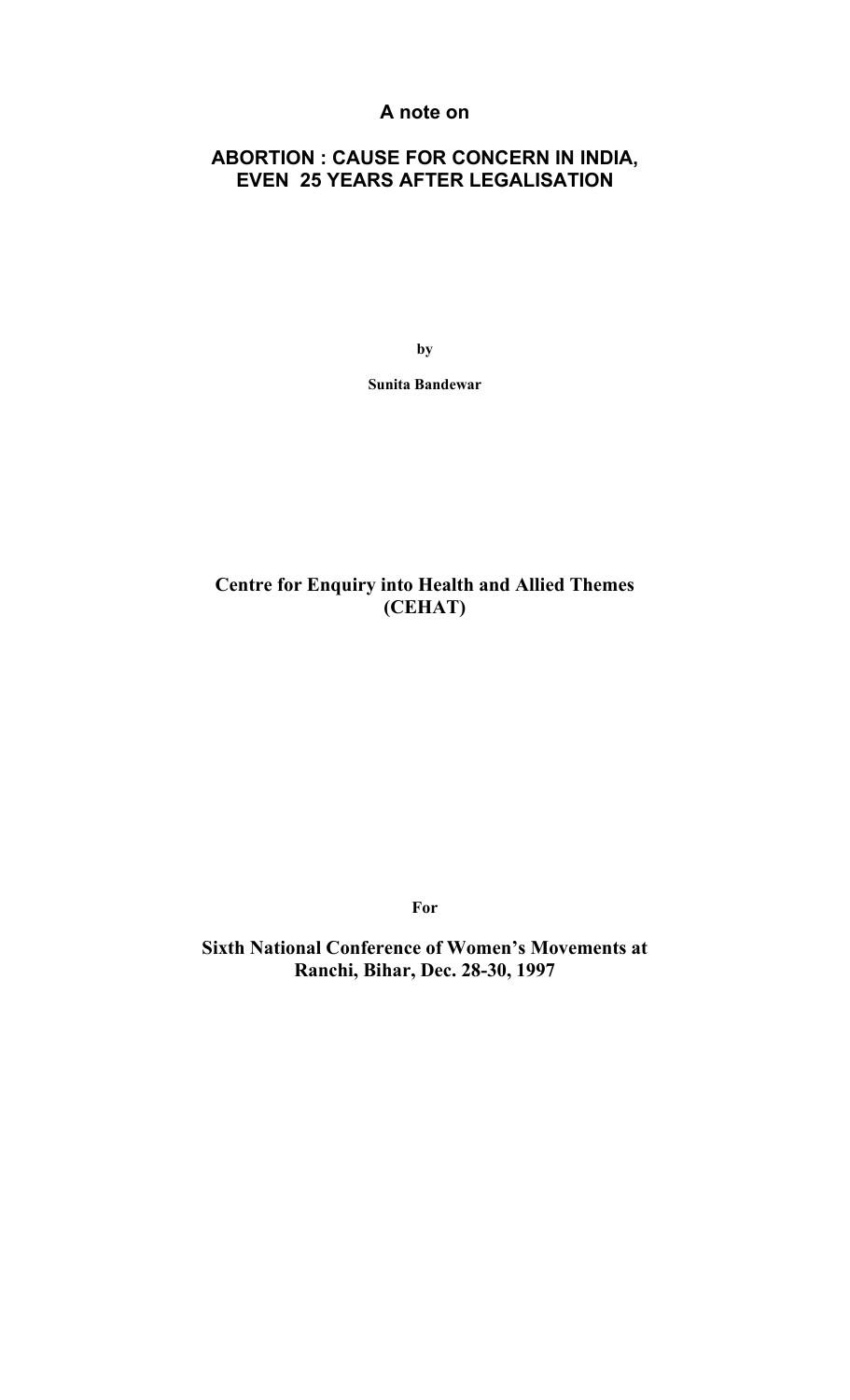Dear Sisters, Dec 28, 1997

Greetings from all of us at CEHAT, Pune! We are glad to be here to meet you all. Besides the common cause for which we all like to gather on this platform, we are here with a particular reason, too.

We at CEHAT have been working on the abortion issue for last three years. The issue of abortion has been close to our hearts for various reasons. As we all know, 25 years after its legalisation, women still find difficult getting an abortion done. Number of research studies, especially taken up by non-government organisations and women's groups have been able to identify the problem areas. We, and I am sure you all, strongly feel the need to generate discussions among various constituencies related to abortion, such as, providers, policy makers, bureaucrats, NGOs and women's groups to gather an update of their views on the issue. A lot of valuable research findings on abortion issue have remained on the paper while they assume a great importance to the women at large. Though we do make efforts on small scale to apply them, such efforts are often 'temporary' type and do not really solve the problem since the problems about the MTP Act, remains untouched. Taking inspiration from you all and in anticipation of your support address the issue more concretely which will yield something tangible for women. Deliberations during such meeting become more meaningful when coupled with such efforts.

Broadly speaking, the problem areas in abortion could be attributed to poor implementation of and inadequacies in the MTP Act which ultimately find their roots partially in the lack of the State's will and partially in the patriarchy in our society.

We have been discussing the issue at various platforms with different concerned constituencies. Meeting women's group from all over the nation is made best possible through these regularly conducted Annual Meets.

While we take this opportunity to circulate the note titled "Abortion : Cause for concern in India, even 25 years after its legalisation." would like to thank all those who have made this possible. A 'Response sheet' attached to the note provides space for you to get back to us with your views, supportive or otherwise. Please feel free to contact us in case you have any queries. We will be most happy to respond.

Please participate in the workshop. Watch out for the announcements of this **workshop** on **"Abortion : Cause for Concern ..." to be held on Dec 29, 1997 at the venue** (the posters are being displayed). Your contribution to these efforts is precious!

Thank you with a warm hug.

In sisterhood.

Sunita Bandewar, Hemlata Pisal and Mugdha Lele.

**A note on**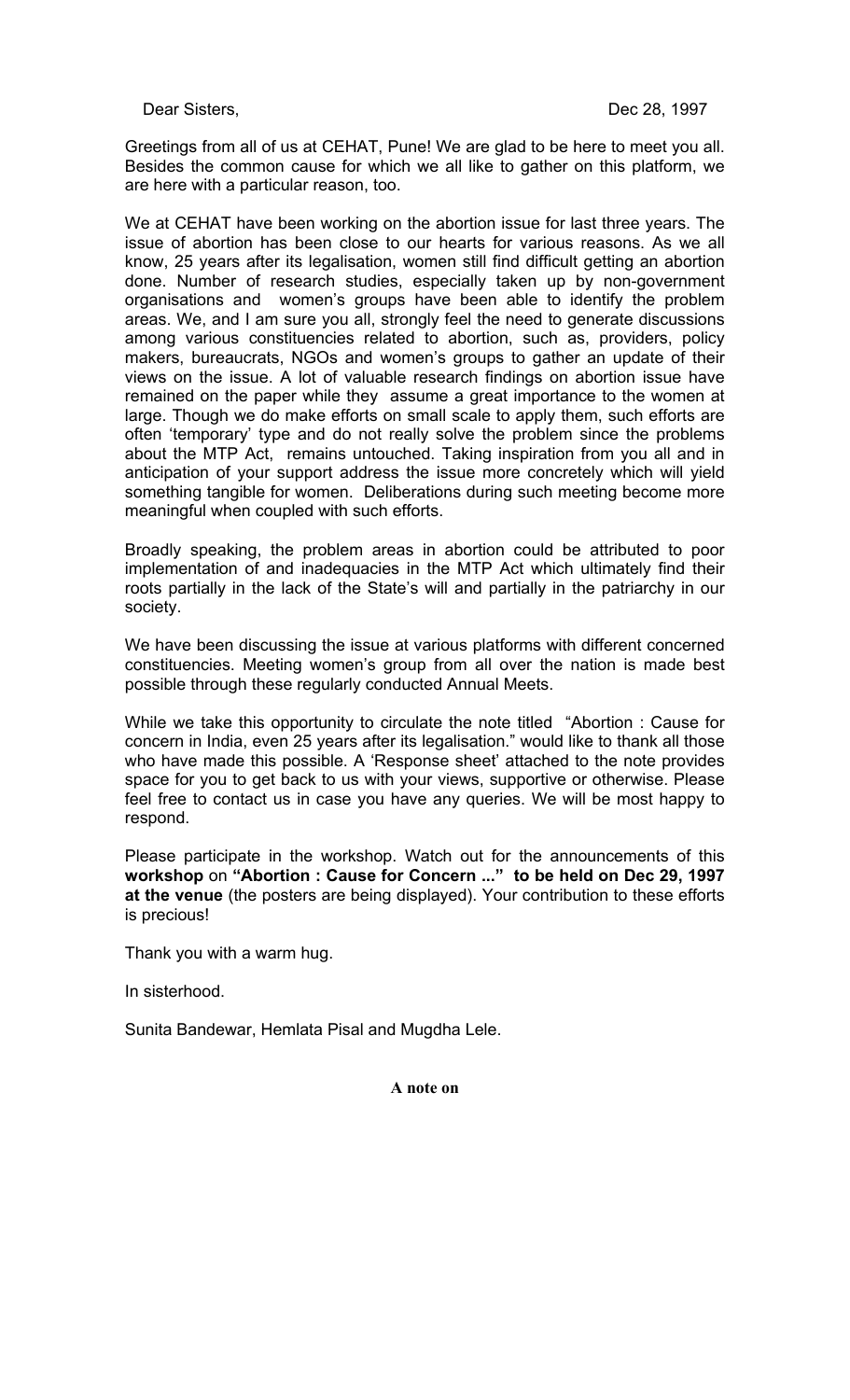#### **ABORTION : CAUSE FOR CONCERN IN INDIA, EVEN 25 YEARS AFTER LEGALISATION**

The initiative taken by the Government of India to pass the Medical Termination of Pregnancy (MTP) Act, 1971 needs to be appreciated as it has de-criminalised abortion. However, the access of women to safe and legal abortion remains a cause for concern for various reasons :

- skewed distribution of abortion services in rural / urban areas and states
- odd spatial distribution of abortion care centres, even locally
- inadequate and mal-functioning of public MTP centers
- high and non-standardised costs in private abortion care services
- unacceptably poor quality of abortion care

• the lack of integration of pre- and post-operative counselling with medical care to minimise negative impact of abortion on woman's health

• the lack of a woman-centered, woman-sensitive and woman-friendly perspective in education and in the awareness programs on contraception

- the wrong linkage of abortion with family planning and population control
- inadequate training facilities and poor content of training modules
- poorly-equipped government machinery for implementation of MTP Act

• the stigma attached to the act of abortion, the secondary status of woman, patriarchal values and their bearing on women's access to abortion.

#### **Are these problems insurmountable? All these problems could be attributed directly or indirectly to the poor implementation of the MTP Act, to inadequate financial support for public health services or to inherent inadequacies in the Act. And above all, to the lack of political will. As a consequence, women are exposed to unsafe abortion regardless of the registration status per se of the abortion service centre.**

The MTP Act is a vivid example of how legislation alone is quite inadequate in the absence of political will!

This is, therefore, to address the **legal inadequacies** and **poor quality of abortion** care and suggest or recommend strategies to overcome them.

#### **Legal Inadequacies : Areas for Improvement in the MTP Act**

**The restrictive nature of the Act :** Firstly, the Act looks only into the medical aspects of abortion. It does not recognise abortion as the right of a woman nor does it take into account the psychological and social aspects of abortion. The MTP Act permits abortion only if the doctor in good faith believes that ". . .the continuance of the pregnancy would involve a risk to the life of the pregnant woman or of grave injury to her physical or mental health; or there is substantial risk that if the child were born, it would suffer from such physical or mental abnormalities as to be seriously handicapped."

Pregnancy followed by rape (marital rape not included) or failure of contraception (for married women) are specifically mentioned as indicators in two separate "explanatory notes" of the Act clarifying what could cause injury to mental health. The Act thus does not allow all women to have access to abortion services. Unmarried women, widows and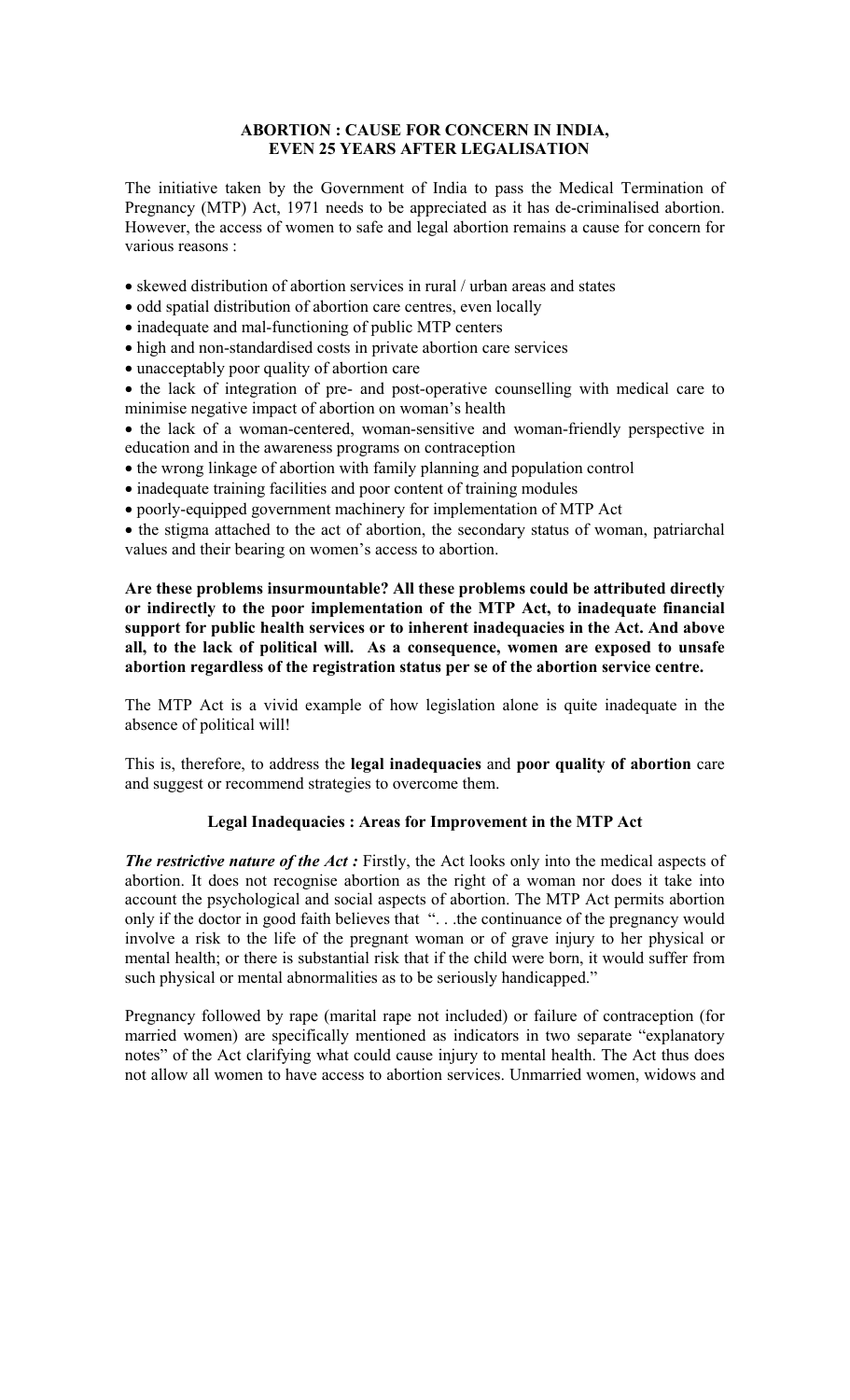women separated from their husbands are forced to tell lies to fit within the existing framework of the Act. The woman thus has no space to acknowledge her sexuality or control her fertility and reproduction.

Besides, the Act is open to differing interpretations of the legal provisions on the part of the providers. Presently, the pre-occupation with population control and the somewhat commercial motivations of the medical profession have, ironically, lent a liberal interpretation to the law. However, the danger remains that, under different demographic and socio-economic or political compulsions, the interpretation of the Act could take on a restrictive meaning - without even one word of the text being altered. In addition, the socio-cultural prejudices of the provider has direct bearing on the extent to which various abortion situations are accommodated or otherwise within the framework of the Act.

**The pre-occupation with population control is manifested in cases where contraceptives are pushed on women after the abortion - a compulsion outside the legal requirements - reducing women's access to safe abortion. The other such demand outside the legal requirements is for husband's signature which is much resented by women since it severely restricts their access to safe abortion.** 

#### **Implementation of the MTP Act : Problem areas**

*1. Availability of abortion services :* The Act allows abortion to be conducted only by a Registered Medical Practitioner (RMP) "who has such experience or training in gynaecology and obstetrics" at a place which is approved by the concerned authority for the purpose, or in a hospital established or maintained by Government. From a concern for the morbidity and mortality that could afflict women undergoing abortion, one cannot dispute the need to make available properly-trained medical personnel and well-equipped centres. Unfortunately, the ground realities are different in India where basic health care services, leave alone abortion services, are inaccessible and unavailable for many.

#### **Legal liberalisation of abortion must, therefore, be coupled with an adequate level of the provision of abortion services.**

Also, the standards set are **only in terms of medical skills and physical standards**. The non-medical aspects of the quality of care, say for instance, counselling, do not feature anywhere in the Act. **Gender-sensitive treatment and counselling skills should also constitute the MTP training module** for better abortion care services.

2. The registration procedure : Providers have been facing problems in getting registration done for the centre under the MTP Act. Providers have often expressed frustration that the concerned government authority does not respond to their applications as required by the Act. However, the high prevalence of non-registered centres all over the State throws light not only on the government's but also on providers' laxity.

Loose monitoring by the Government and the lethargy of providers in getting registrations done has worsened **women's access to safe and legal abortion**. Besides the need for government to gear up its own machinery, the providers need to come forward with their problems, suggestions on registration and to share the responsibility.

**Though overcoming the poor status of registration does not ensure safe abortion, it at least demands accountability on the part of the provider to the woman.**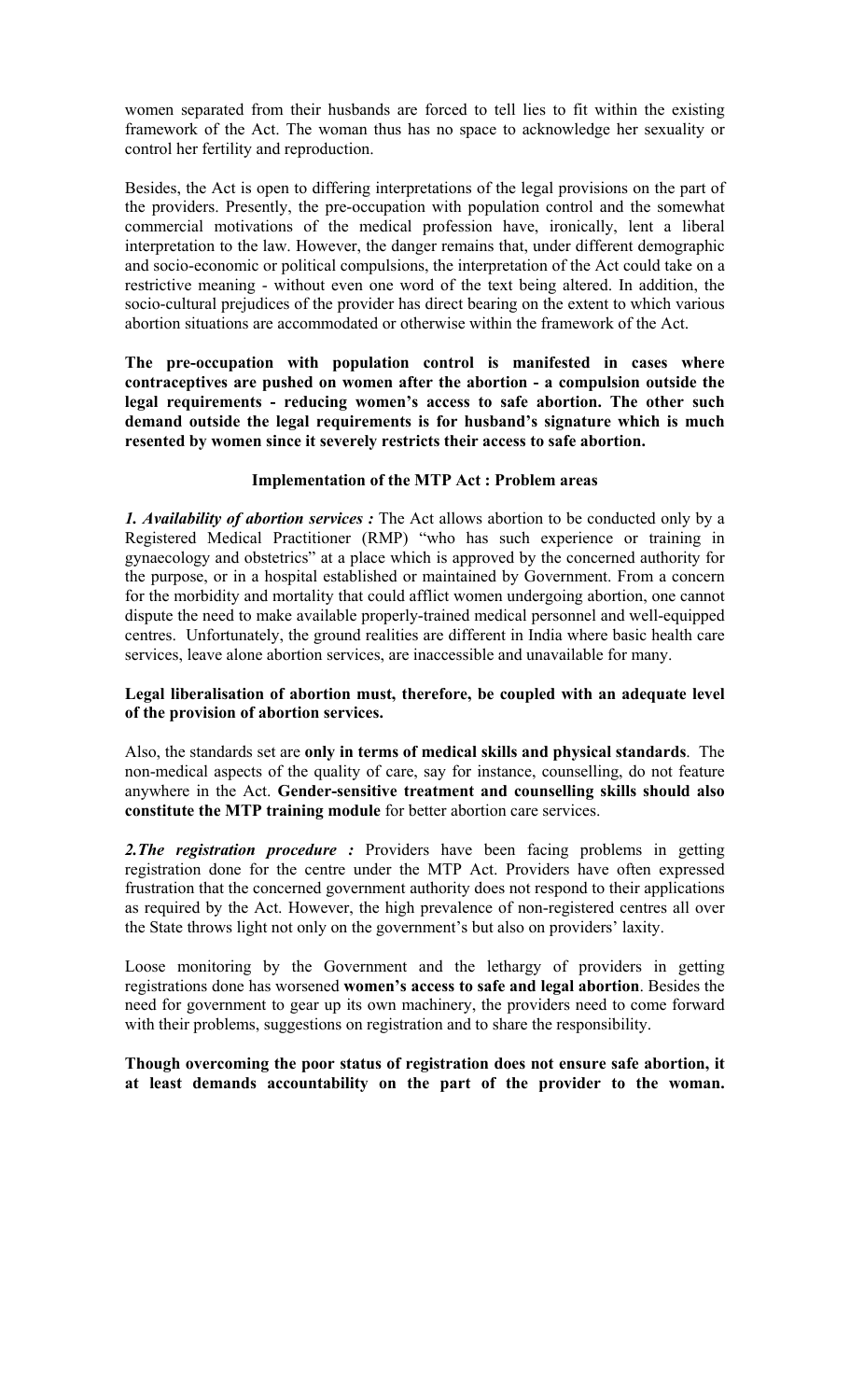### **Conversely, the safe conditions at some centres, despite their "non-registered" status, does not mean that they should remain unregistered.**

3. The maintenance of records and reporting : The maintenance of records and reporting is poor at various levels in government offices and at the registered MTP centres. Government records, obtained from various sources, show discrepancies and lapses. The bureaucrats attribute this sorry state to under-staffing. The heads of the institutions justify poor records due to: clerical workload, the fear of larger income-tax, etc. However, this is not true. They are excuses and not genuine problems.

Providers must realise that under-reporting or mis-reporting misleads policy-makers, thus defeating the very purpose of reporting. Problems of "fitting cases into the framework of the Act" further worsens the quality of data.

Successful implementation of the Act is the mutual responsibility of the government and providers. In order to report correctly, providers need to feel that they are accountable to the government and to the public. Self-regulatory and self-monitoring systems need to be explored.

#### **The socio-cultural context of abortion**

The abortion issue is complex because of

- **(1)** its socio-cultural context,
- **(2)** the stigma attached,
- **(3)** the sexual politics involved,
- **(4)** its links with population policies,
- **(5)** its (mis)use as contraception or spacing,
- **(6)** its abuse for discriminatory elimination,
	- (for instance sex selective abortions) and

**(7)** ethical dilemmas that women and the women's movement face.

Women carry a tremendous burden of guilt when they undergo an abortion. The sheer necessity of abortion bails them out of a no-choice situation. Abortion is a hard decision for any woman to take. Though often referred to as an 'open secret', the woman struggles to maintain confidentiality. She is expected to be "bold" and opt for it, and yet she is denigrated for doing so. The woman is helpless because she has been cornered into undergoing an abortion regardless of her own wishes.

#### **The complex situation in which an individual woman finds herself arises because of the people, who are responsible for it more than her alone.**

These socio-cultural factors in combination with her economic dependence compel her to trade off quality care. To keep confidentiality and to return home quickly, women often risk their health and life. Her expectations about the quality of abortion care are drowned by her "concern to maintain confidentiality."

The secondary position of women in society, her economic dependence, her ignorance about rights, her over-commitment in duties towards others - all these factors have a compounding negative impact on her access to abortion care, impinging directly on her health and well-being. We don't intend to overlook the differences, viz, regional, class based, location-based (rural/urban) with regard to abortion and the related circumstances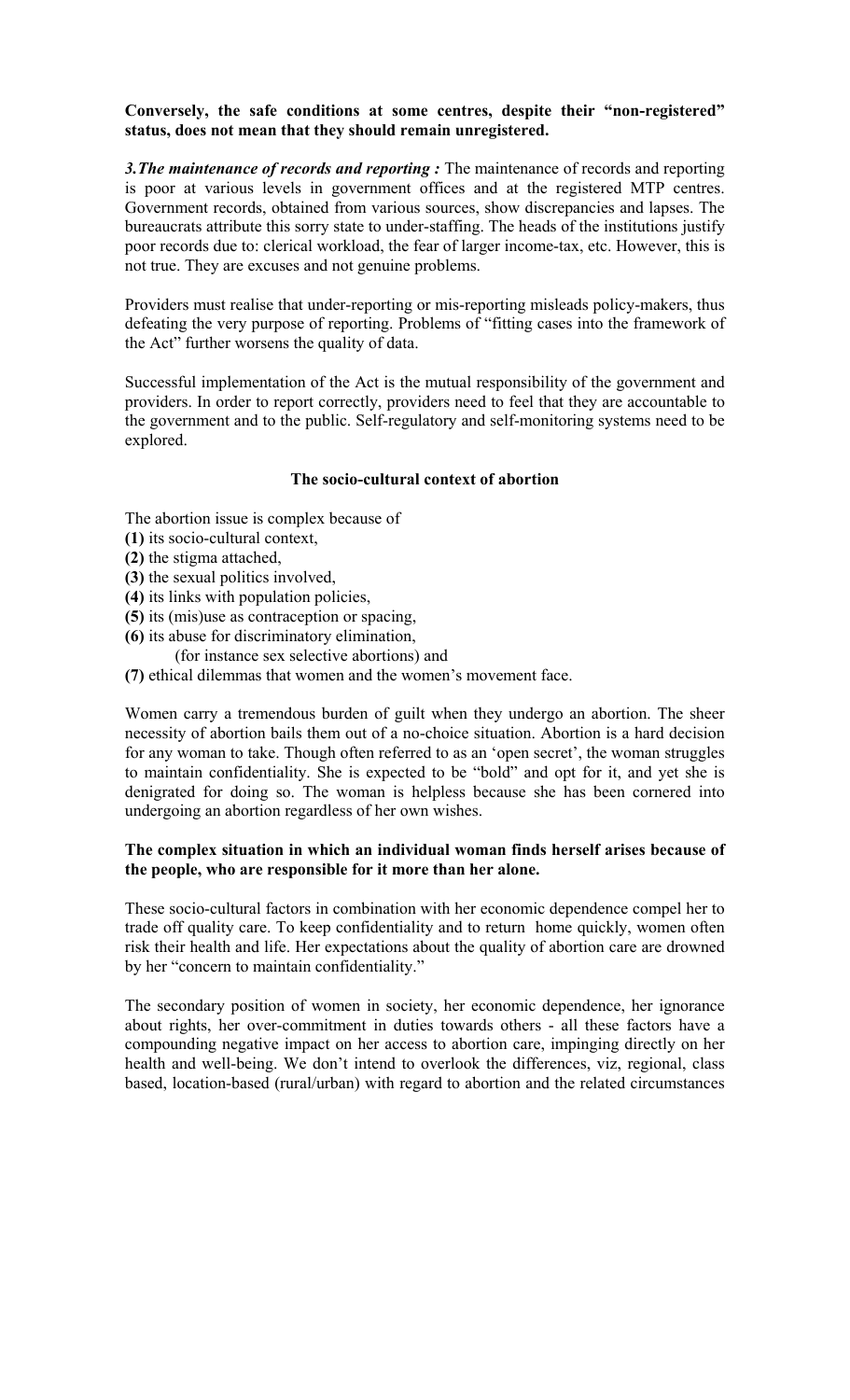of women. There are women, fortunate not to face any or even half the woes that we have narrated. But women, in large proportions, do face these problems. So there is enough cause to take up the issue !

#### **Some ethical issues**

Some of the most sensitive and controversial issues are abortion after sex-determination and the ethics of abortion. Disapproving abortions after sex determination and approving abortion, simultaneously may sound conflicting, but it is not so. If we look at the fundamental premises, this is only a pseudo-conflict. Justifying abortion after sex determination, we believe, is providing hazardous choices to women. Whereas, the ethics of abortion probably does not need explanation if we accept the reproductive rights of women within the framework of human rights.

## **The MTP Act and national policies**

Having reviewed the abortion situation there are certain issues that **lie outside the purview of the MTP Act** and need to be addressed in the wider context of overall **National Health Policy, population policy, and policy for women**.

State policy is the single most important factor that determines whether women should have access to abortion facilities to meet the state's ends or to meet her own needs. It is not the woman who should feel obliged in availing abortion facilities but it is the state who should feel responsible to offer women safe and legal abortion care in the public health care sector.

The abortion issue has two facets, first **public health and second, woman's rights.** Both are equally important. By not focusing its latter facet, the fertility and sexuality of women is left outside the ambit of public discourse retaining the "personal and private" nature of the woman's problem. The state safeguards its own interest by making such a policy. **Thus, while we are concerned about woman's health, we need not shy away from recognising it as a human rights issue.** 

#### **Strategies to address the issues**

If our concern is that **women should have access to safe and legal abortion facilities,** we have to work at three different levels, aiming at **short and long term goals** to be achieved through our endeavours.

#### **1) Efforts to improve the outreach and quality of abortion care by optimising the existing resources.**

Within the given framework of the MTP Act, **poor implementation** has led to its underutilisation. Improved implementation and efficient monitoring will **ensure safe abortion facilities.** 

The government machinery in not equipped to meet the **training needs of abortion in terms of training centres and funds**. This could be taken care of by giving recognition to additional MTP centres for training. This needs to be explored on a priority basis. Innovative ideas could come from providers themselves who may have borne the brunt of it. Prospective providers can make arrangements to get trained by their colleagues who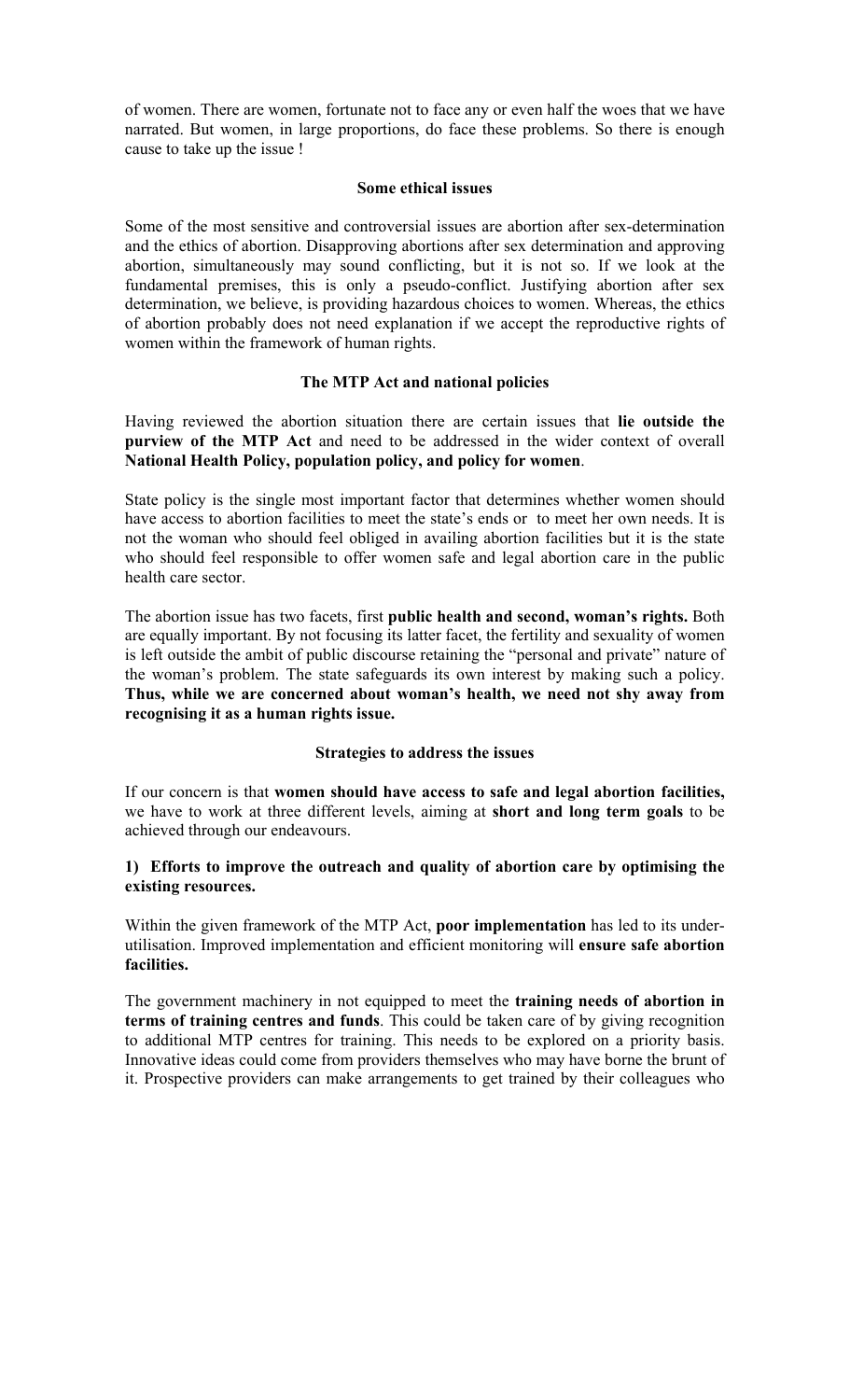are qualified to do so. As this is already happening, it could be formalised. This will also increase the scope for more centres to register themselves, bringing them under the purview of being monitored. Such training should of course be standardised with no compromise on quality.

Careful management could avoid **mismatch between skilled personnel and equipped centres**, in case of the public health care sector. **These are the short terms goals**.

### **2) Need to address the problems of under-budgeting the health-care-sector in general.**

The problem of inadequate and poor abortion services will partially be taken care of by optimising the existing resources. However, the issue of inadequate public funding needs to be addressed at the policy level.

Inadequate funds cause inadequate training centres, poorly financed training modules, inadequate staff in MTP cells in the concerned government offices affecting monitoring, inability to provide MTP services at all public care centres. Thus, **expansion of quality abortion care is contingent upon the availability of funds.** 

**Enhanced funding will also be able to address the dichotomies in abortion care services, such as, rural/urban and public/private.**

### **3) Building the lobby of pressure groups to bring about amendments in the MTP Act.**

Inadequacies in the MTP Act - its restrictive nature leaving loopholes for interpretation, the stipulated standards not incorporating counselling skills, and over-medicalisation leave women at the mercy of the providers. We have to aim at the shift from the MTP Act to Abortion Act enabling all women to have access to abortion care in a humane fashion. This is a **long term goal**.

**4)** As regards the socio-cultural factors, changes are not possible in a single leap. Medical professionals in general and abortion providers in particular can improve women's access to abortion services by understanding the socio-cultural context of the abortion issue.

Incorporating a strong component of Information, Education and Communication (IEC) will be able to address this issue to some extent. The availability of safe and legal abortion facilities as well as lower risk in seeking abortion up to 10 weeks of gestation all this needs to be communicated.

#### **Abortion through such IEC messages needs to be treated not as an alternative to contraception but as part of the woman's right to safeguard her reproductive health.**

To take the campaign ahead we begin to build on the common premises which we are sure you will all agree upon

1) that a majority of problems regarding access to abortion are surmountable, provided there is political will